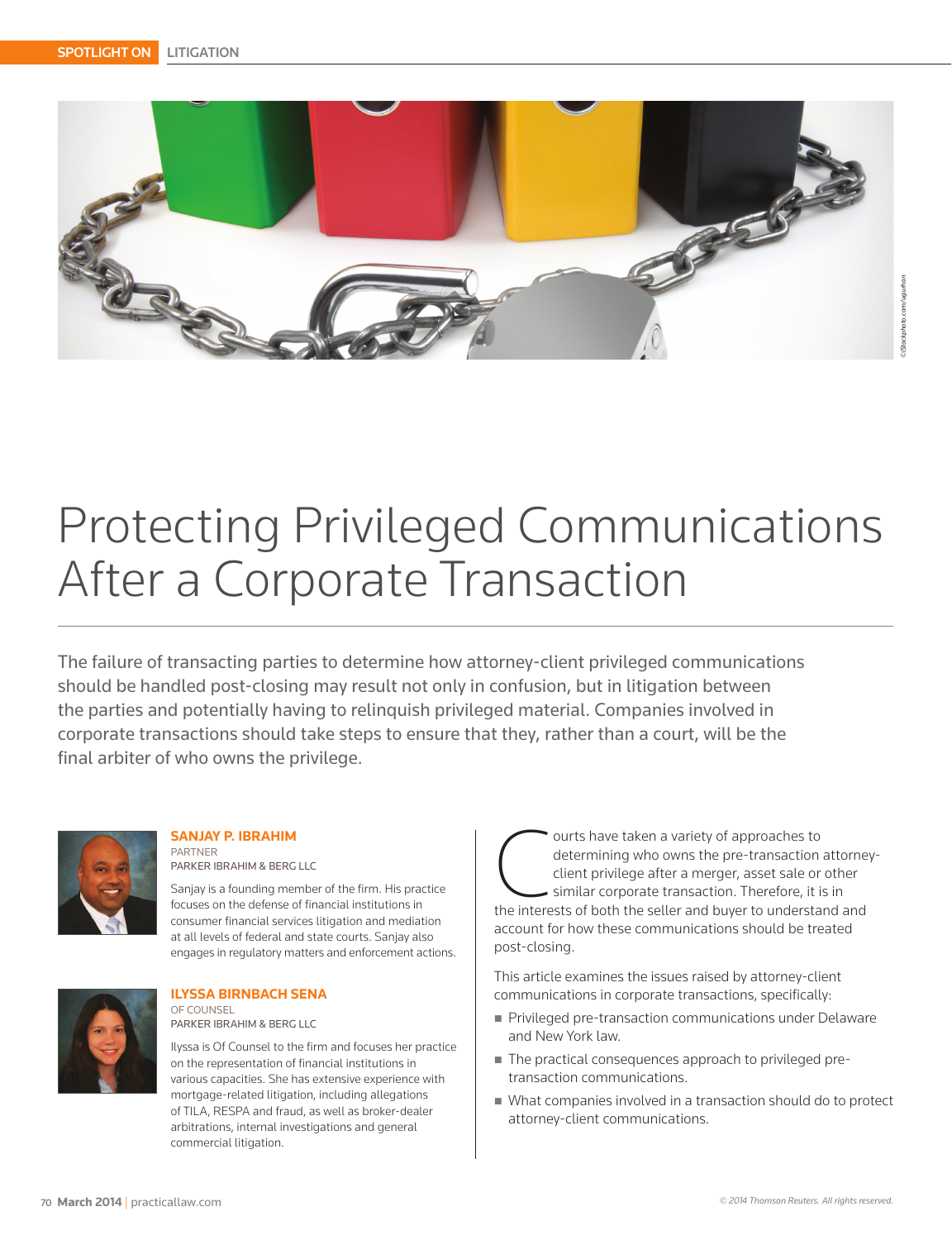### **PRIVILEGED PRE-TRANSACTION COMMUNICATIONS UNDER DELAWARE AND NEW YORK LAW**

The principle that privileged communications may pass on to new management in the context of a change of corporate control is well established. In *Commodity Futures Trading Commission v. Weintraub*, the US Supreme Court noted that "when control of a corporation passes to new management, the authority to assert and waive the corporation's attorney-client privilege passes as well" (*471 U.S. 343, 349 (1985)*). However, two key state jurisdictions to consider the issue of who owns premerger privileged communications after a merger have reached seemingly conflicting results.

#### **THE DELAWARE COURT OF CHANCERY'S APPROACH**

In *Great Hill Equity Partners IV, LP v. SIG Growth Equity Fund I, LLLP*, the Delaware Court of Chancery held that a surviving corporation owns and controls any attorney-client privilege that might attach to pre-merger communications (*80 A.3d 155, 162 (Del. Ch. 2013)*).

This action came before the court after Great Hill Equity Partners IV, Fremont Holdco, Inc. and Bluesnap, Inc. (collectively, Buyer) brought suit against Plimus, Inc. (Seller) for fraudulently inducing the Buyer to acquire the Seller in 2011. After filing this lawsuit, and a full year after the merger, the Buyer notified the Seller that certain communications between the Seller and its then legal counsel regarding the transaction were among the files on the Seller's computer system that the Buyer acquired during the merger. During the year following the transaction, the Seller had not taken any action to get these records back from the Buyer, nor had it taken any steps pre-merger to either segregate these communications or remove them from the computer system, the control over which passed to the Buyer after the merger. The parties also did not account for these communications in any of the merger documents.

Once the Seller was notified of the existence of these communications, the Seller asserted the attorney-client privilege on the grounds that it, and not the Buyer, retained control of the attorney-client privilege over communications regarding negotiation of the merger agreement. Therefore, the central issue before the court was whether the surviving corporation owned and controlled the Seller's pre-merger privileged communications.

Because the merger agreement provided for the application of Delaware law, the Delaware Court of Chancery noted that the answer to this question was a matter of statutory interpretation. The applicable Delaware statute, Delaware General Corporation Law (DGCL) Section 259, provides that following a merger, "all property, rights, privileges, powers and franchises, and all and every other interest shall be thereafter as effectually the property of the surviving or resulting corporation…" (*8 Del. C. § 259*).

In applying this statutory provision, the court:

Rejected the Seller's argument that the statutory term "privilege" only referred to property rights and did not extend to evidentiary privileges, finding that this was not a "plausible interpretation of the plain statutory language."

- Distinguished a prior Delaware Court of Chancery decision, as well as a New York Court of Appeals decision, primarily on the grounds that those cases did not cite, let alone apply, DGCL Section 259 (see below *The New York Court of Appeals' Approach* and *Practical Consequences Approach*).
- **Found that the plain terms of the statutory language were** clear and left no room for judicial interpretation.
- Rejected the Seller's contention that giving effect to DGCL Section 259 would create serious public policy issues, stating that "when the General Assembly has addressed an issue within its authority with clarity, there is no policy gap for the court to fill."

(*Great Hill Equity Partners IV, LP, 80 A.3d at 156-60*.)

As a result, the court held that the attorney-client privilege over all pre-merger communications, like all other privileges, passes to the surviving corporation in a merger as a matter of Delaware statutory law. The court noted, however, that parties to a merger agreement can, and have, negotiated special contractual agreements to prevent privileged information from transferring to the surviving corporation in the event of a merger (see below *What Companies Can Do to Protect the Privilege*).

### **THE NEW YORK COURT OF APPEALS' APPROACH**

The New York Court of Appeals has come to a different conclusion regarding how pre-merger attorney-client communications should be treated. Under New York law, determining who has control over pre-merger attorney-client privileged communications post-merger depends on the nature and purpose of the communications.

In *Tekni-Plex, Inc. v. Meyner & Landis*, Tekni-Plex, and its sole shareholder, Tom Y. C. Tang, entered into a merger agreement with TP Acquisition Company (TP Acquisition), in which Tang sold Tekni-Plex to TP Acquisition, conveying to it all tangible and intangible assets, rights and liabilities (*89 N.Y.2d 123, 128 (N.Y. 1996)*). TP Acquisition became the surviving corporation and changed its name to Tekni-Plex, Inc. (new Tekni-Plex). Several months after the merger, new Tekni-Plex commenced an arbitration against Tang alleging breach of representations and warranties contained in the merger agreement regarding old Tekni-Plex's compliance with environmental laws.

One of the issues before the court was whether confidential communications between old Tekni-Plex and its counsel generated during the law firm's prior representation of the company on environmental compliance matters passed to new Tekni-Plex. In evaluating this issue, the court separated these communications into two categories:

- General business communications.
- **Communications relating to the merger negotiations.**

With respect to general business communications, the court found that new Tekni-Plex's management continued the business operations of the pre-merger entity. Control of the attorney-client privilege with respect to business operations therefore passed to the new management and new Tekni-Plex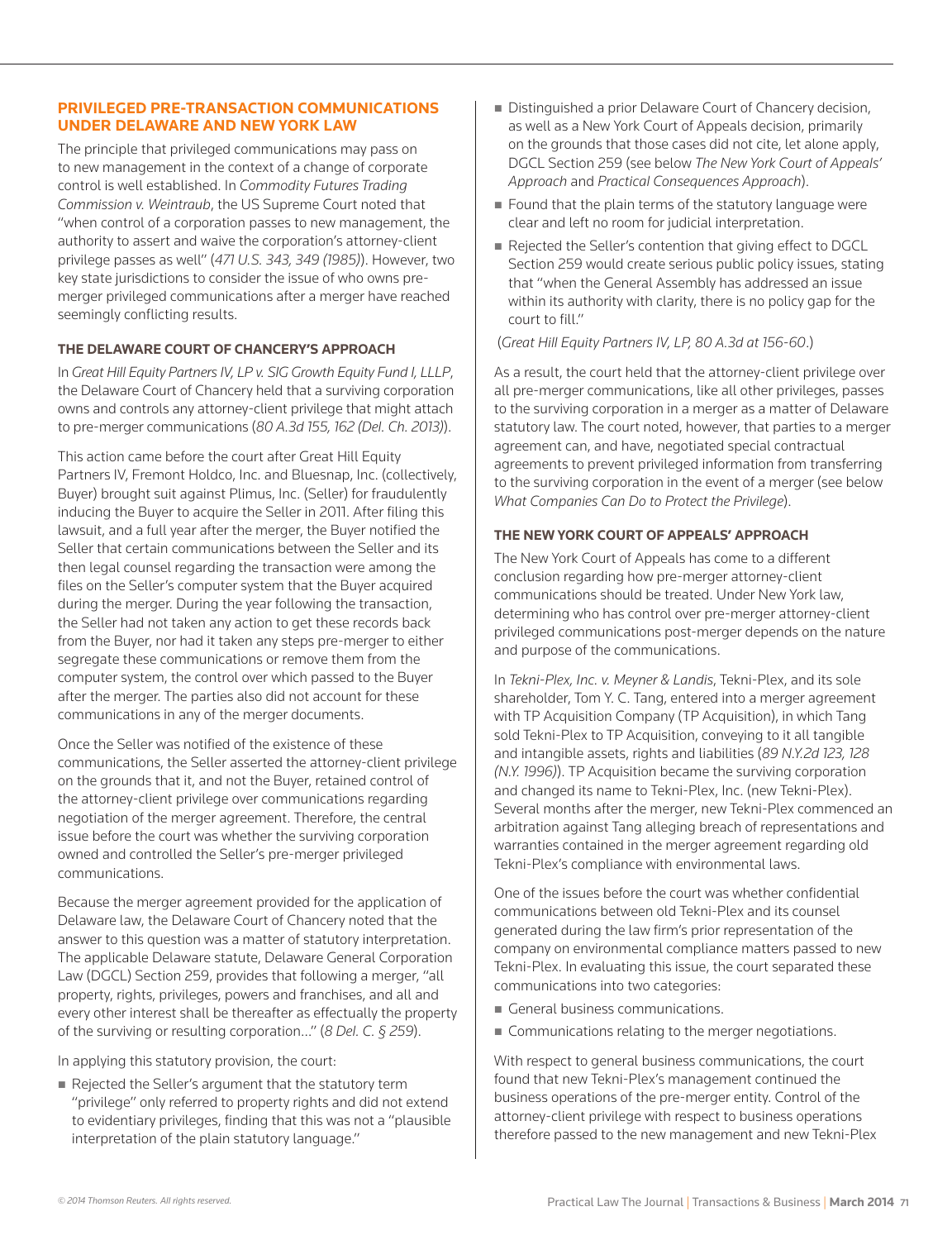had the authority to assert the attorney-client privilege to preclude disclosing the contents of these communications. (*89 N.Y.2d at 136-37*.)

However, with respect to communications arising out of the merger negotiations, new Tekni-Plex did not succeed to old Tekni-Plex's right to control the attorney-client privilege. The court found that:

- New Tekni-Plex's claims did not derive from the rights it inherited from old Tekni-Plex, but from the rights retained by the buyer, TP Acquisition, with respect to the transaction.
- Under the merger agreement, the rights of old Tekni-Plex with regard to disputes arising from the merger transaction remained independent from, and actually adverse to, the rights of the buyer. Therefore, during the dispute, new Tekni-Plex could not both pursue the rights of TP Acquisition and assume the attorney-client privilege of the buyer's adversary, old Tekni-Plex.
- Because one individual, Tang, solely owned and managed the seller company, allowing new Tekni-Plex access to the confidences conveyed by the seller to its counsel during the negotiations would be the equivalent of turning over to the buyer all of the seller's privileged communications concerning the very transaction at issue. Under these circumstances, granting new Tekni-Plex control over the attorney-client privilege as to communications concerning the merger would thwart, rather than protect, the purposes underlying the privilege.

(*89 N.Y.2d at 138-39*.)

#### **PRACTICAL CONSEQUENCES APPROACH**

As discussed above, Delaware and New York courts have taken different approaches to determining ownership of pre-merger attorney-client communications post-closing. In general, however, the trend emerging seems to follow a "practical consequences" approach, which focuses on the degree of control transferred in the transaction rather than the particular mechanics of the transaction.

Under this approach, the authority to assert or waive the attorney-client privilege will follow to the new owner if the practical consequences of the transaction result in both:

The transfer of control of the business.

The continuation of the business under new management.

(*Soverain Software LLC v. Gap, Inc., 340 F. Supp. 2d 760, 763 (E.D. Tex. 2004) (citing Weintraub, 471 U.S. at 349)*; see also *John Crane Prod. Solutions, Inc. v. R2R & D, LLC, No. 11-CV-3237, 2012 WL 3453696 (N.D. Tex. Aug. 14, 2012)*; *Parus Holdings, Inc. v. Banner & Witcoff, Ltd., 585 F. Supp. 2d 995, 1002 (N.D. Ill. 2008)*; *Goodrich v. Goodrich, 960 A.2d 1275, 1283 (N.H. 2008)*; *Coffin v. Bowater Inc., No. 03-cv-227, 2005 WL 5885367 (D. Me. May 13, 2005)*.)

Notably, in contrast to its 2013 ruling in *Great Hill Equity Partners*, the Delaware Court of Chancery, quoting *Tekni-Plex, Inc.*, had earlier found that whether the attorney-client relationship transfers to new owners "'turns on the practical consequences rather than the formalities of a particular transaction'" (*Postorivo v. AG Paintball Holdings, Inc., No. 2991-VCP, 3111- VCP, 2008 WL 343856, at \*5 (Del. Ch. Feb. 7, 2008)*). When a successor merely purchases assets and does not attempt to continue the pre-existing operation, generally the attorneyclient privilege does not transfer. Where, however, a successor continues the operations of the predecessor company, the successor company stands in the shoes of prior management and holds the privilege with respect to communications regarding the company's operations. (*Postorivo, 2008 WL 343856, at \*5*.)

In *Postorivo*, the Delaware Court of Chancery ultimately split the privileged communications into three categories:

- The post-acquisition entity held the attorney-client privilege for all communications impacting the ongoing business, including documents and communications that occurred or were created before the asset purchase agreement.
- The seller owned the privilege covering communications regarding the negotiation of the asset purchase agreement.
- The seller owned the privilege relating to the assets and liabilities it retained.

(*Postorivo, 2008 WL 343856, at \*1*.)

The Delaware Court of Chancery's more recent ruling distinguished this approach by noting that the *Postorivo* court



The trend emerging seems to follow a "practical consequences" approach, which focuses on the degree of control transferred in the transaction rather than the particular mechanics of the transaction.